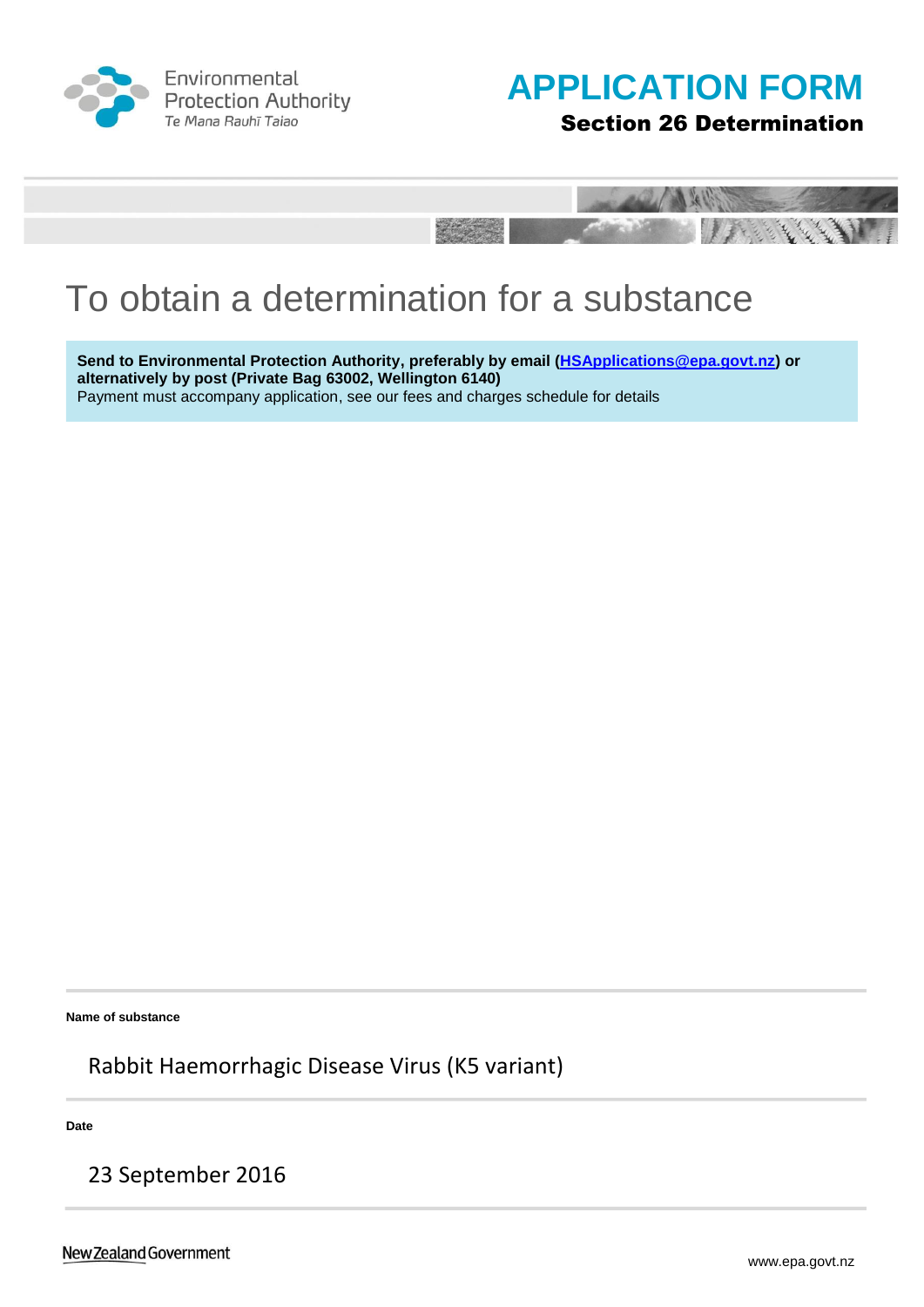# Completing this application form

- 1. This form is used when you wish to apply for a statutory determination of a substance under section 26 of the Hazardous Substances and New Organisms (HSNO) Act 1996. This form covers statutory determinations for all substances, excluding explosives. If you wish to make a determination of an explosive substance a different form will have to be used.
- 2. This determination will provide you with information on
	- whether or not a substance is a hazardous substance;
	- if so, the hazard classification: and
	- the approvals that apply or are required to be obtained.
- 3. It is recommended that you contact an Advisor at the Environmental Protection Authority (EPA) as early in the application process as possible. An Advisor can assist you with any questions you have during the preparation of your application. If you need help to complete the application form, phone the Inbound Customer Services Administrator (0800 HAZ SUBS / 0800 429 7827), or email HSApplications@epa.govt.nz.
- 4. Unless otherwise indicated, all sections of this form must be completed for the application to be formally received and assessed. If a section is not relevant to your application, please provide a comprehensive explanation why this does not apply. If you choose not to provide the specific information, you will need to apply for a waiver under section  $59(3)(a)(ii)$  of the HSNO Act. This can be done by completing the section on the last page of this form.
- 5. Any extra material that does not fit in the application form must be clearly labelled and cross-referenced, and included with the application form when it is submitted.
- 6. Please add extra rows/tables where needed.
- 7. To be formally received you must sign the final form (the EPA will accept electronically signed forms), and pay the application fee (including GST) unless you are already an approved EPA customer. To be recognised by the EPA as an "approved customer", you must have submitted more than one application per month over the preceding six months and have no history of delay in making payments at the time of presenting an application.
- 8. Information about application fees is available on the EPA website.
- 9. All application communications from the EPA will be sent electronically, unless you specifically request otherwise.

# **Commercially sensitive information**

- 10. Commercially sensitive information must be included in an appendix to this form and be identified as confidential. If you consider any information to be commercially sensitive, please identify this in the relevant section of this form and cross reference to where that information is located in the confidential appendix.
- 11. Any information you supply to the EPA prior to formal lodgement of your application will not be publicly released. Following formal lodgement of your application any information in the body of this application form and any non-confidential appendices will become publicly available.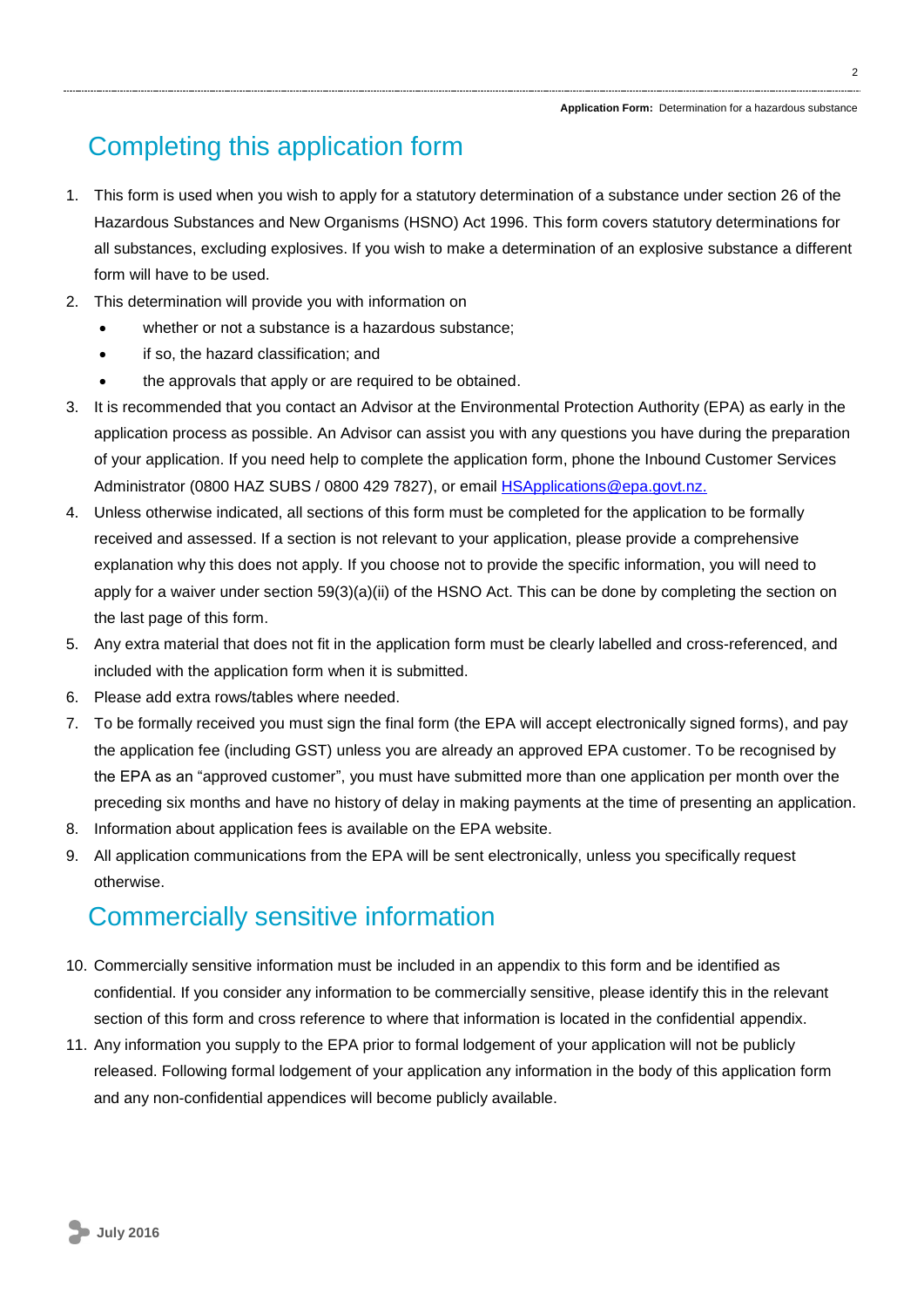# **Definitions**

| <b>Active ingredient</b>   | Component of a formulated substance responsible for the pesticidal or veterinary medicinal<br>effect                                                                                                                                        |  |
|----------------------------|---------------------------------------------------------------------------------------------------------------------------------------------------------------------------------------------------------------------------------------------|--|
| <b>CAS Number</b>          | Chemical Abstracts Service number. This is a unique identifier for a chemical substance                                                                                                                                                     |  |
| <b>CIPAC Number</b>        | Collaborative International Pesticides Analytical Council. The CIPAC code number system<br>is a simple approach for an unambiguous coding of active ingredients and variants used in<br>the area/field of pesticides                        |  |
| <b>Hazardous substance</b> | Hazardous substance means, unless expressly provided otherwise by regulations, any<br>substance-                                                                                                                                            |  |
|                            | (a) with 1 or more of the following intrinsic properties:                                                                                                                                                                                   |  |
|                            | (i) explosiveness:                                                                                                                                                                                                                          |  |
|                            | (ii) flammability:                                                                                                                                                                                                                          |  |
|                            | (iii) a capacity to oxidise:                                                                                                                                                                                                                |  |
|                            | (iv) corrosiveness:                                                                                                                                                                                                                         |  |
|                            | (v) toxicity (including chronic toxicity):                                                                                                                                                                                                  |  |
|                            | (vi) ecotoxicity, with or without bioaccumulation; or                                                                                                                                                                                       |  |
|                            | (b) which on contact with air or water (other than air or water where the temperature or<br>pressure has been artificially increased or decreased) generates a substance with any 1 or<br>more of the properties specified in paragraph (a) |  |
| <b>EINECS</b>              | European INventory of Existing Commercial chemical Substances                                                                                                                                                                               |  |
| <b>ELINCS</b>              | European List of Notified Chemical Substances                                                                                                                                                                                               |  |
| <b>IUPAC</b>               | International Union of Pure and Applied Chemistry. The world authority on chemical<br>nomenclature                                                                                                                                          |  |
| <b>Substance</b>           | Substance means-                                                                                                                                                                                                                            |  |
|                            | (a) any element, defined mixture of elements, compounds, or defined mixture of<br>compounds, either naturally occurring or produced synthetically, or any mixtures thereof:                                                                 |  |
|                            | (b) any isotope, allotrope, isomer, congener, radical, or ion of an element or compound<br>which has been declared by the Authority, by notice in the Gazette, to be a different<br>substance from that element or compound:                |  |
|                            | (c) any mixtures or combinations of any of the above:                                                                                                                                                                                       |  |
|                            | (d) any manufactured article containing, incorporating, or including any hazardous<br>substance with explosive properties                                                                                                                   |  |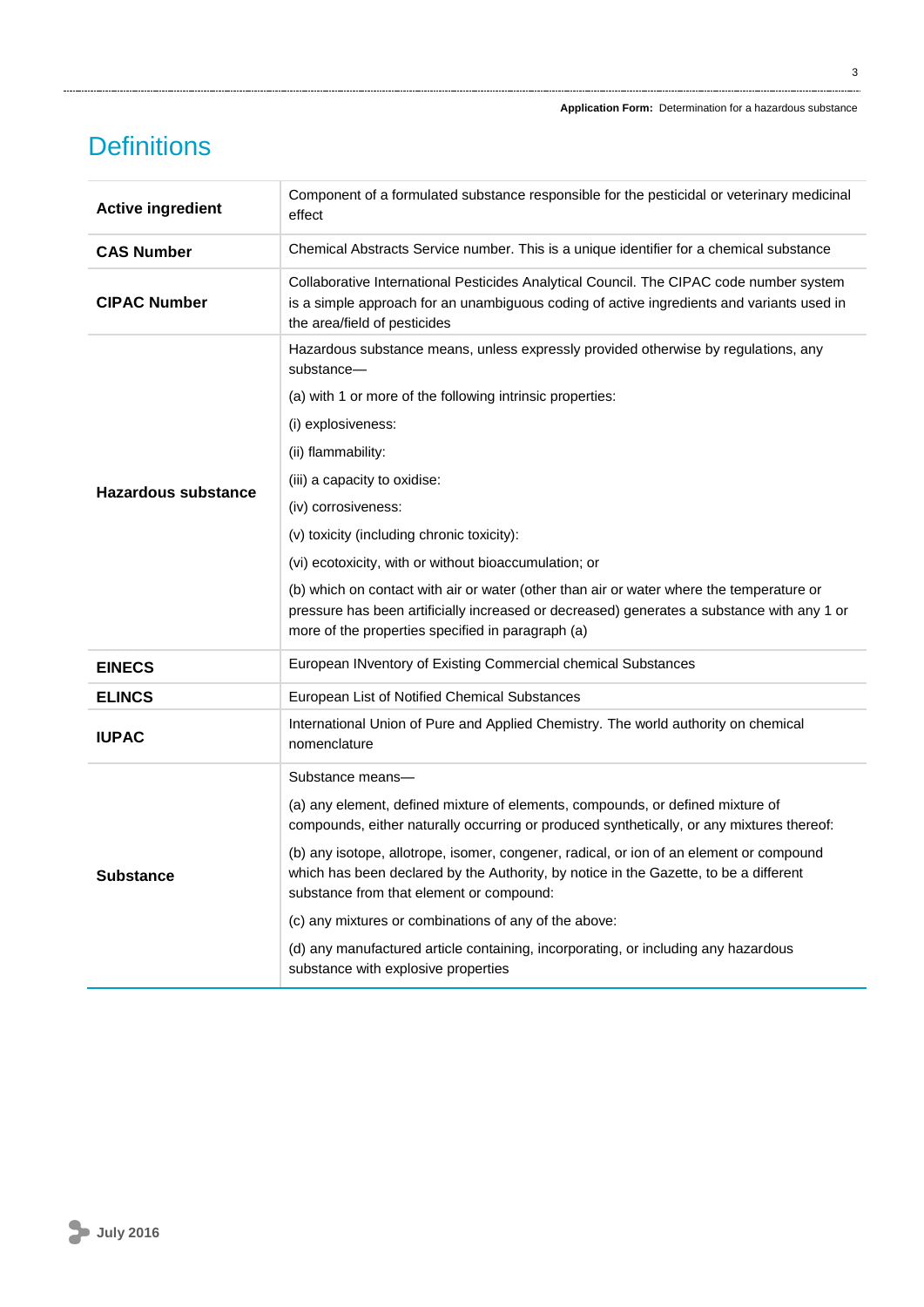# 1. Applicant details

#### $1.1.$ **Applicant**

**Company Name:** Canterbury Regional Council (Environment Canterbury)

**Contact Name: Graham Sullivan** 

Job Title: Regional Manager

Postal Address (provide only if not the same as the physical): PO Box 345, Christchurch 8140

Physical Address: 200 Tuam Street, Christchurch 8140

Phone (office and / or mobile): 03 687 7800

Email: Graham.Sullivan@ecan.govt.nz

#### $1.2.$ New Zealand agent or consultant (if applicable)

**Company Name: Place Group Limited** 

**Contact Name: Angus McKenzie** 

Job Title: Director

Postal Address (provide only if not the same as the physical): PO BOX 7008, Hamilton East, Hamilton 3216

Physical Address: 14 Anzac Parade, Hamilton Central, Hamilton 3204

Phone (office and / or mobile): 027 607 5005

Email: angus@placegroup.co.nz

#### Formal correspondence contact  $1.3.$

All formal correspondence will be sent to the contact person for the application identified here

**Company Name: Place Group Limited** 

**Contact Name: Angus McKenzie** 

Job Title: Director

Postal Address (provide only if not the same as the physical): PO BOX 7008, Hamilton East, Hamilton 3216

Physical Address: 14 Anzac Parade, Hamilton Central, Hamilton 3204

Phone (office and / or mobile): 027 607 5005

Email: angus@placegroup.co.nz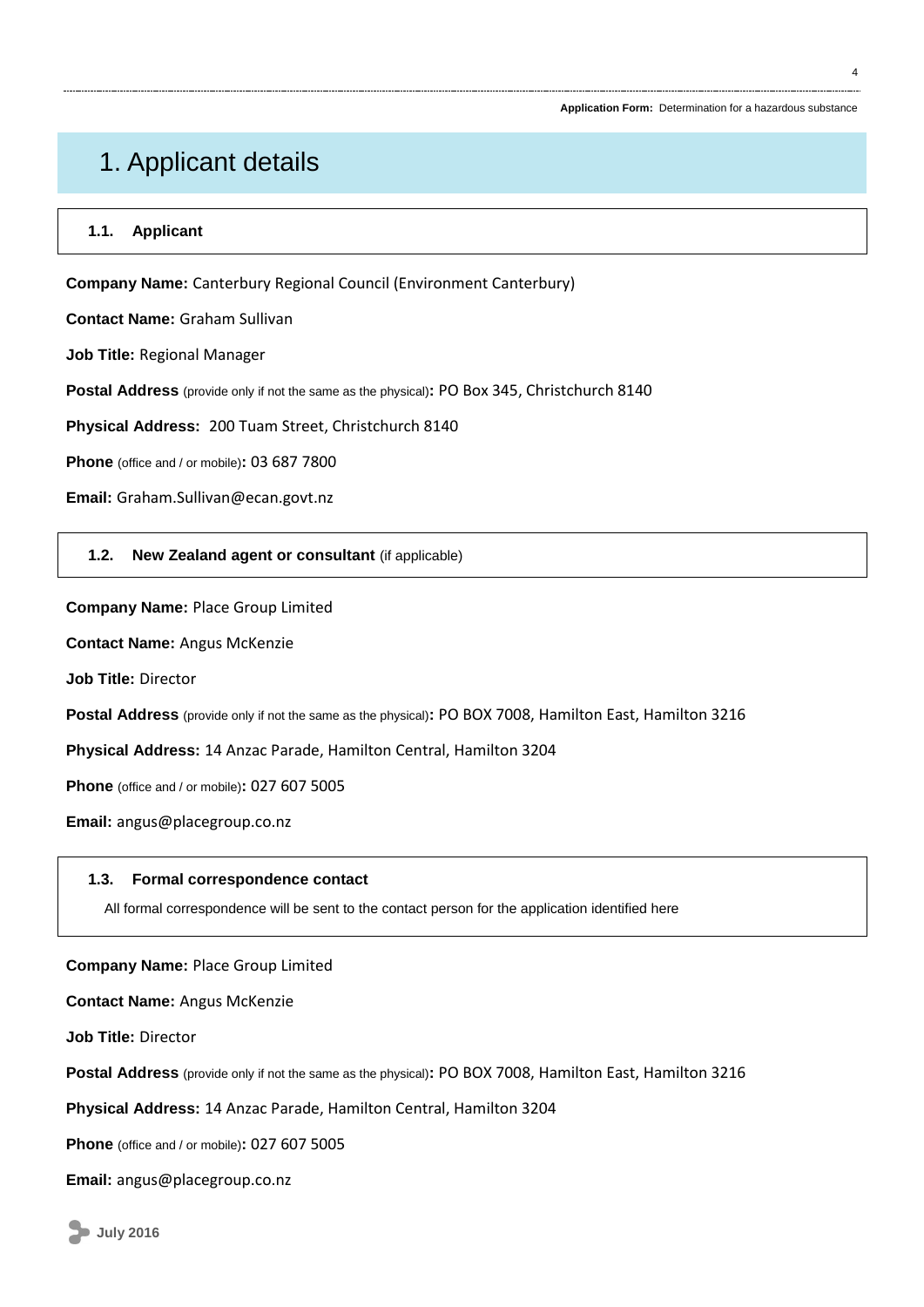## 1.4. Invoice contact

Only if different from 1.3. Formal correspondence contact - invoice will be sent to the contact person identified here

**Company Name: Place Group Limited** 

Contact Name: As per section 1.3 above.

**Job Title:** 

Postal Address (provide only if not the same as the physical):

**Physical Address:** 

Phone (office and / or mobile):

Fax:

Email:

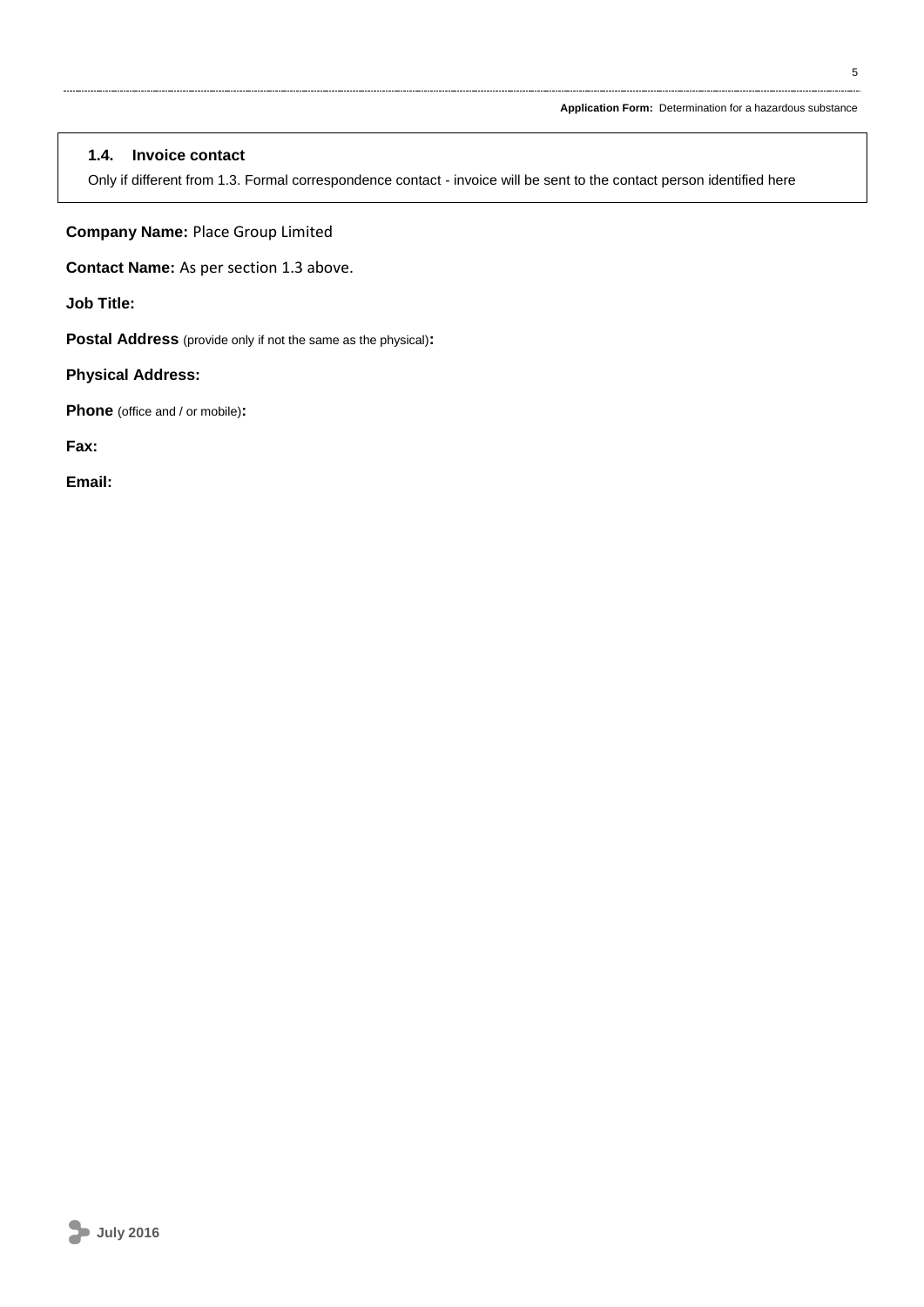### $2<sub>1</sub>$ Information about the substance

## 2.1. Substance name

## Rabbit Haemorrhagic Disease Virus (K5 variant)

#### **Substance description**  $2.2.$

Please provide a description of the formulated substance (e.g. Soluble Concentrate 350-400 g active ingredient/L)

## Active Ingredient:

Rabbit Haemorrhagic Disease Virus (K5 Variant), 08Q712 Strain, >30,000 ID50 units per 10 ml vial of freezedried powder containing live RHDV virus for the infection of wild European rabbits (Oryctolagus cuniculus).

See Confidential Appendix A, Section 1 for further detail.

#### $2.3.$ **Synonyms**

List alternative names for the substance for which you are seeking the determination, including manufacturer's name if different to the commercial name.

Manufacturer's name: RHDV K5.

Alternative names: RHDV1 K5; Rabbit Haemorrhagic Disease Virus (K5 Variant), 08Q712 Strain.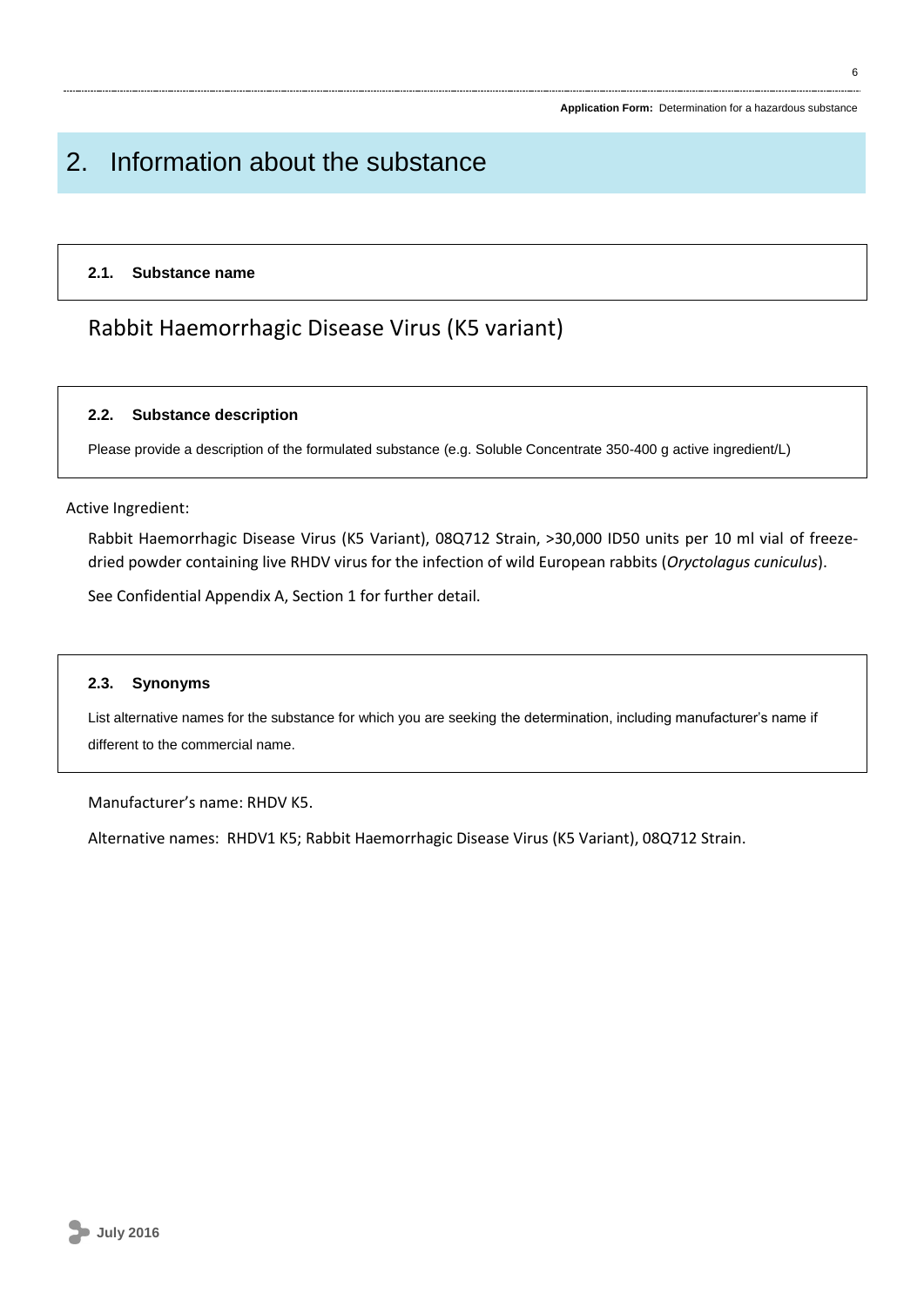# 3. Identity of the substance

Any commercially sensitive information may be provided in the confidential appendix of this form Provide details on the active ingredient(s) as well as the mixture in this section

#### $3.1.$ Physical and chemical properties of the formulated substance

Provide as much information as possible on the physical and chemical properties of the substance (at 20°C and 1 atmosphere unless otherwise stated)

Appearance (colour, odour, physical state and form):

Rabbit Haemorrhagic Disease Virus (K5 Variant, Lyophilised) is a sterile, cell free, lyophilised (freeze-dried) powder of purified virus particles, plus non-active media constituents, and is supplied in the form of a pink or cream-coloured wettable powder. RHDV is an RNA virus which has been measured in the range of 28-42 nm in diameter.

The reconstituted end use product has:

pH: 7.4

Density (g/mL or kg/L): 1.03 g/L

Vapour pressure (Pa): not available

Boiling/melting point (°C): not available

Solubility in water (mg/L): not available

Water/Octanol partitioning co-efficient: not available

#### **Composition details of the formulated substance**  $3.2.$

Unequivocal identification of the substance must be provided to the EPA. This may be included in the confidential appendix. Please note:

- If your substance contains reaction products of components that are formed once the components are combined (e.g. salts or esters, products of acid/base reactions, polymers components) you also have to provide the full final composition after reaction.
- If you do not have access to the full composition of the substance due to sub-components, you will need to ask your supplier(s) to provide the EPA with the information on those components directly, with an appropriate cover letter to ensure that we can link your application to that information.
- One hundred percent of the composition must be provided. In some cases, if the amount of each component is presented as a range, the total may be greater than 100%.
- If the composition of your substance includes ranges [e.g. 5-10%] for different components, please indicate where possible if some ingredients are optional, or are not always present.

See Confidential Appendix A Section 1 for all further detail on the composition of RHDV1 K5.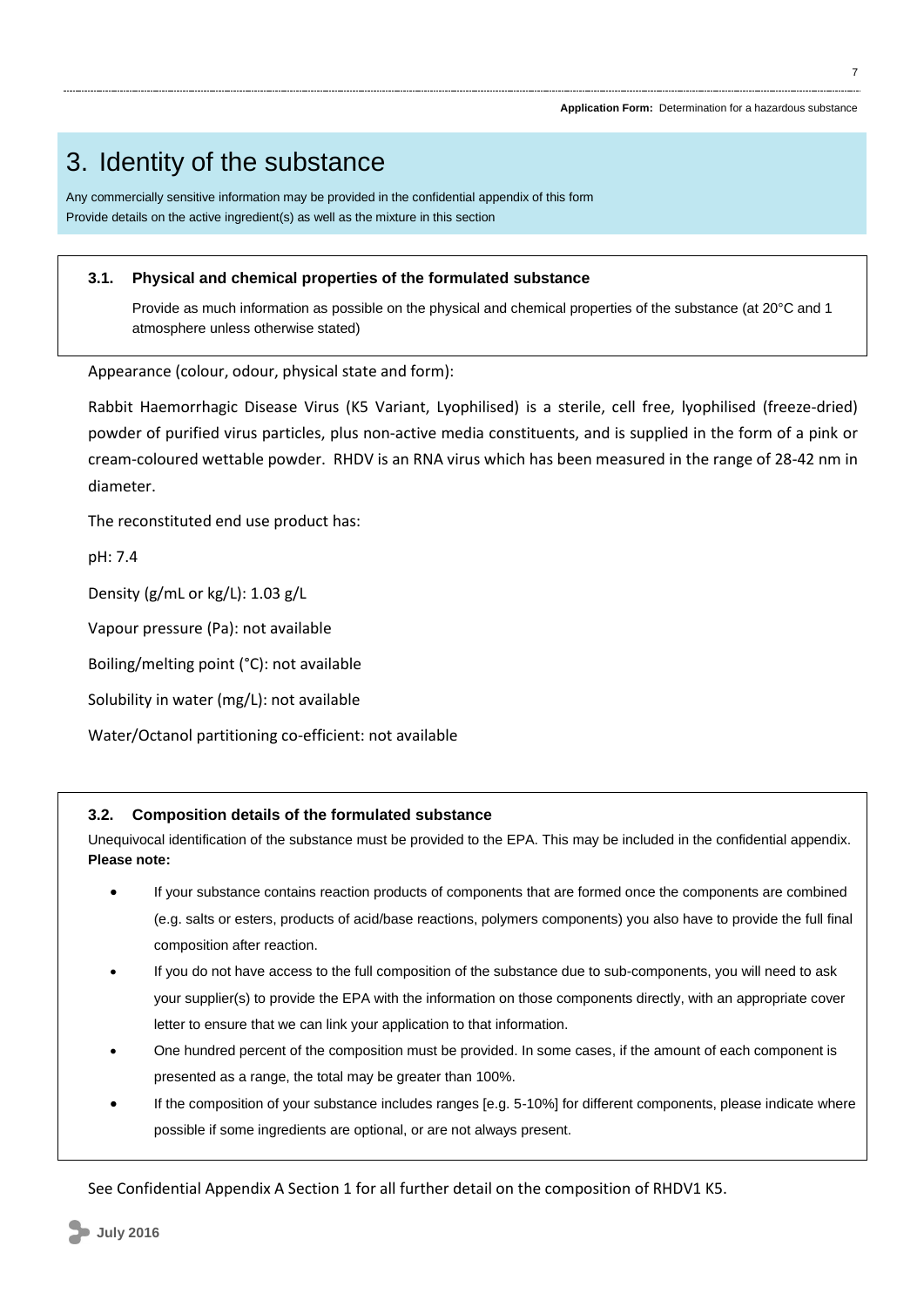#### $\overline{4}$ . Supporting information

Any commercially sensitive information may be provided in the confidential appendix of this form

#### $4.1.$ **Safety Data Sheet(s)**

It is not a requirement to provide a Safety Data Sheet (SDS) or Material Safety Data Sheet (MSDS) but it may assist us in the determination of your substance. Provision of a Safety Data Sheet is not a substitute for the other information on the form.

You are also recommended to provide SDS for the components (other than water), particularly where these are mixtures.

All SDS provided in support of your application should be up to date (less than five years old).

 $\Box$  (M)SDS provided for the substance

 $\boxtimes$  (M)SDS not available for the Active Ingredient

 $\boxtimes$  (M)SDS provided for the following component(s):

Non- active ingredients: Sucrose, Dipotassium hydrogen phosphate (K<sub>2</sub>HPO), Potassium dihydrogen phosphate (KH<sub>2</sub>PO<sub>4</sub>), Potassium L-glutamate.

See Confidential Appendix A, Section 1 for details of active ingredient and non-active ingredients

See Appendices D for MSDS of non-active ingredients

#### $4.2.$ Study reports for the substance

If study reports on physicochemical properties, toxicology or ecotoxicology of the substance are available, please provide them (preferably as electronic files).

 $\boxtimes$  Study reports available and provided Study reports not available

Study reports are attached as Confidential Appendices

See:

Appendix B - Australian Quarantine Information for RHDV1 K5 master stock.pdf

- Confidential information
- Includes analyses of tests for potential contaminant organisms (Pgs 21-32)
- Appendix E License to NZLCR to use RHDV1 K5 APVMA registration package 23082016.pdf
	- Confidential information
	- Approval providing access to information in the Australian APVMA registration package as confidential information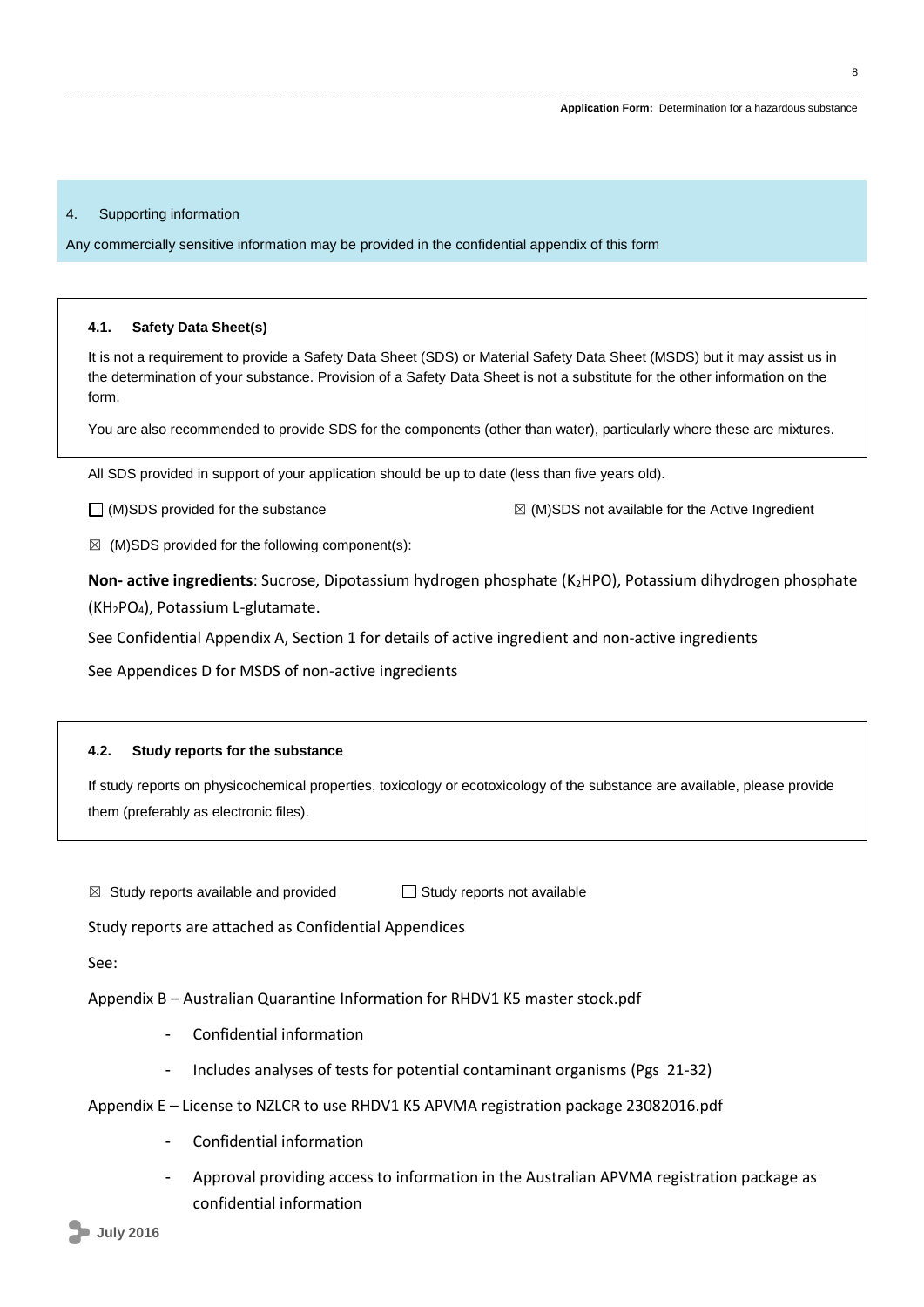Appendix F for Australian APVMA Full Application RHDV boost confidential.pdf

- Confidential information
- Includes Part 2: Chemistry, manufacture and biological properties  $\blacksquare$
- Part 3 Toxicological information  $\blacksquare$
- Part 7 Environmental studies including Section 7.3 RHDV and non-target species

Appendix G - Additional information to APVMA application OUT16 13883 response to EPBC 24Mar16 confidential .pdf

- Confidential information
- Section A1-A2: RHDV variants physiochemical information and non-target species susceptibility
- Section C7d & C7e: Impact on non-target species and vaccines to protect companion or commercially bred rabbits

Appendix H - Australian RHDV K5 Draft Label.pdf K5.pdf

Note New Zealand application is for administration by medicated feed only (not by intramuscular injection)

## 4.3. Intended uses of substance

Provide a draft label if available and/or any commercial information about the use. It is not a requirement to provide a draft label but it may assist us in the determination of your substance.

 $\boxtimes$  Draft label provided

□ Draft label not provided

Appendix C - RHDV K5 label NZ draft

- An updated version of the NZ label has been provided with this application and is based on the existing label for the currently registered product Rabbit Calicivirus Suspension V9308.
- Whilst these products are very similar, the key variations required to label include that the formulation contains the RHDV1 K5 variant as the active ingredient and the product is a freezedried (lypholised) powder (see Australian label Appendix H) rather than liquid suspension.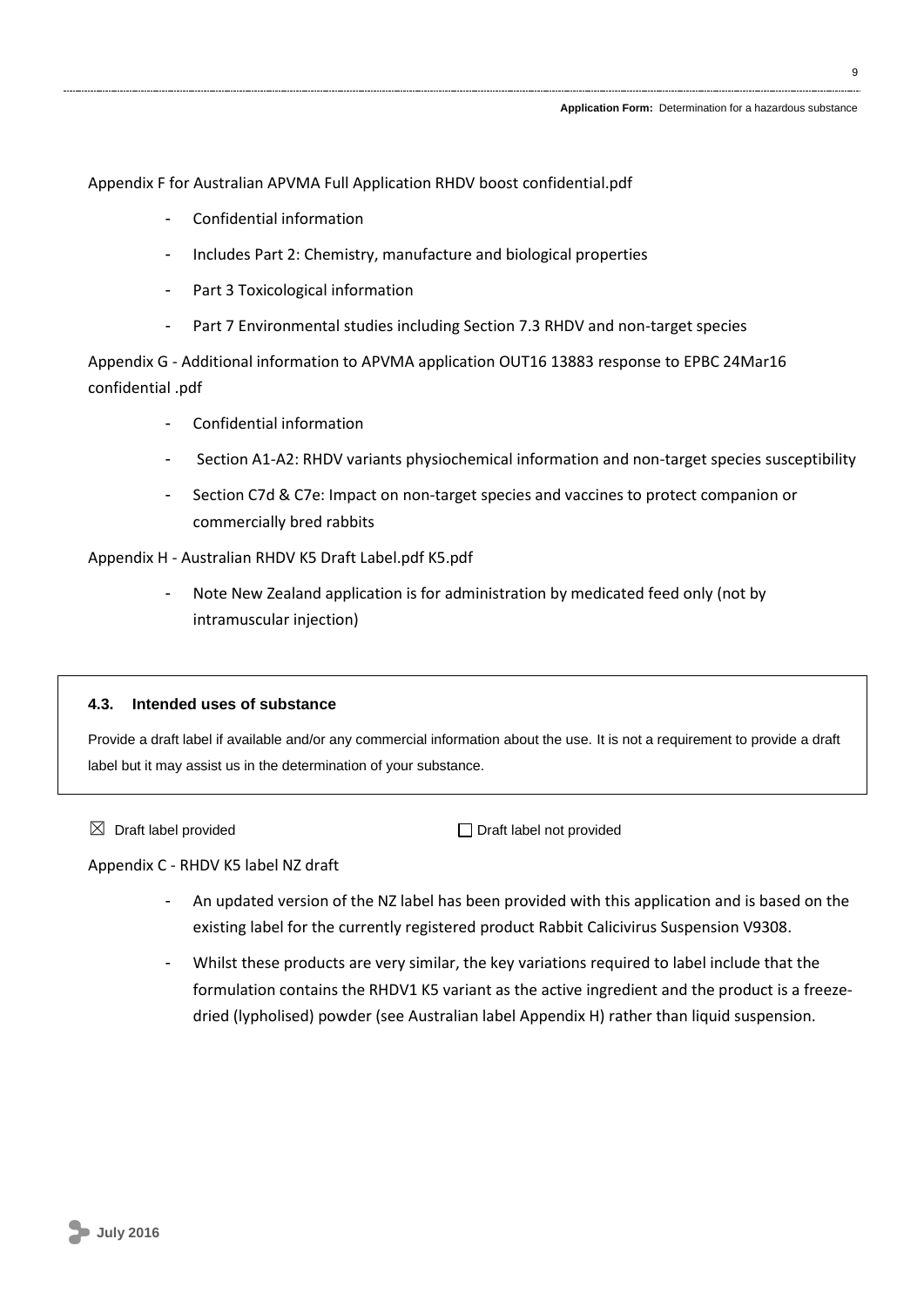$10$ 

# 5. Checklist

This checklist is to be completed by the applicant

| <b>Application</b>                                                           | <b>Comments/justifications</b>                                                                      |                                               |  |
|------------------------------------------------------------------------------|-----------------------------------------------------------------------------------------------------|-----------------------------------------------|--|
| All sections of the application form completed or                            | $\boxtimes$ Yes $\Box$ No                                                                           |                                               |  |
| you have requested an information waiver under<br>section 59 of the HSNO Act | (If No, please discuss with an HS<br>Advisor to enable your application to<br>be further processed) |                                               |  |
| Confidential data as part of a separate, identified<br>appendix              | $\boxtimes$ Yes $\Box$ No                                                                           |                                               |  |
| Supplementary information attached:                                          |                                                                                                     |                                               |  |
| Copies of study reports<br>$\bullet$                                         | $\boxtimes$ Yes $\Box$ No                                                                           |                                               |  |
| Safety Data Sheet (SDS)<br>$\bullet$                                         | $\boxtimes$ Yes<br>$\Box$ No                                                                        | Available for non-active<br>ingredients only  |  |
| Draft label                                                                  | $\boxtimes$ Yes $\Box$ No                                                                           | Appendix C - NZ draft RHDV1<br>K5 label.docxl |  |
| <b>Administration</b>                                                        |                                                                                                     |                                               |  |
| Are you an approved EPA customer?                                            | $\Box$ Yes $\boxtimes$ No                                                                           |                                               |  |
|                                                                              | If yes are you an:                                                                                  |                                               |  |
|                                                                              | Applicant<br>$\Box$ Agent<br>⊔                                                                      |                                               |  |
| If you are not an approved customer, payment of<br>fee will be by:           |                                                                                                     |                                               |  |
| Direct credit made to the EPA bank account                                   | $\boxtimes$ Yes $\Box$ No                                                                           |                                               |  |
| (preferred method of payment)<br>Date of direct credit: 26 September 2016    | ⊔<br>Payment to follow                                                                              |                                               |  |
| Cheque for application fee sent to EPA                                       | $\Box$ Yes $\Box$ No                                                                                |                                               |  |
|                                                                              | Payment to follow                                                                                   |                                               |  |
| Declaration signed and dated                                                 | $\boxtimes$ Yes                                                                                     |                                               |  |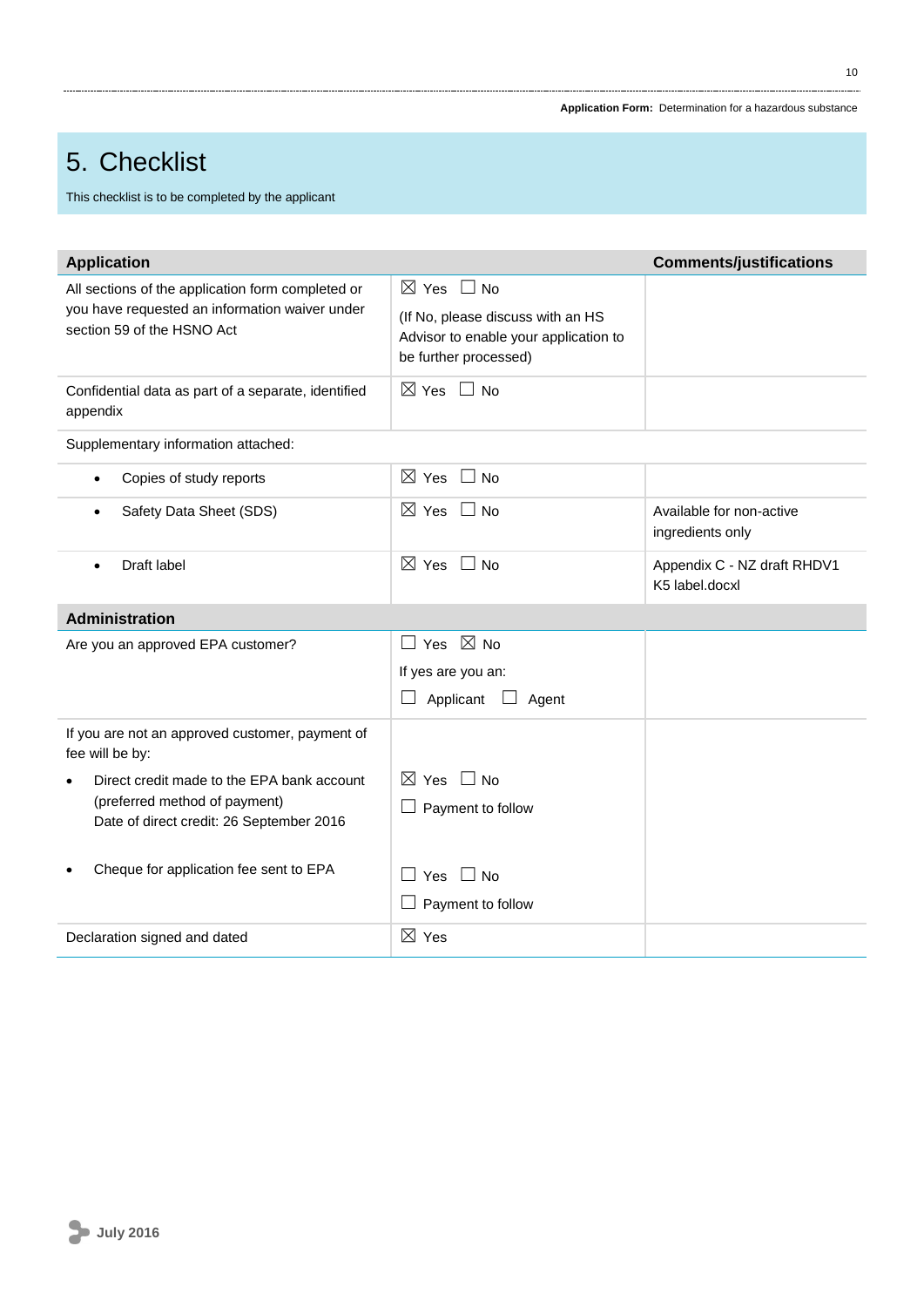## **Statutory Declaration**

I Graham Sullivan, of Regional Manager of the Canterbury Regional Council, 200 Tuam Street, Christchurch 8140, being the applicant or authorised to do so on behalf of the applicant, verify that the information contained in this application for Rabbit Haemorrhagic Disease Virus (K5 Variant) is true and correct. I make this solemn declaration conscientiously believing the same to be true and by virtue of the Oaths and Declarations Act 1957.

Signature

Declared at Canterbury Regional Council on this 21

 $\mathbb{Z}e^{\sqrt{2}}$ <br>day of August, 2016 before me.

94074

Witness signature

[name] Barrister or Solicitor of the High Court of New Zealand

[or Justice of the Peace, Notary Public, or other person authorised to take a statutory declaration]

## Signature of applicant or person authorised to sign on behalf of applicant

**X** I am making this application or I am authorised to sign on behalf of the applicant or applicant organisation.

23 September 2016

Signature

**Date** 

## Request for information waiver under section 59 of the HSNO Act

I request for the Authority to waive any legislative information requirements (i.e. concerning the information that has been supplied in my application) that my application does not meet (tick if applicable).

X